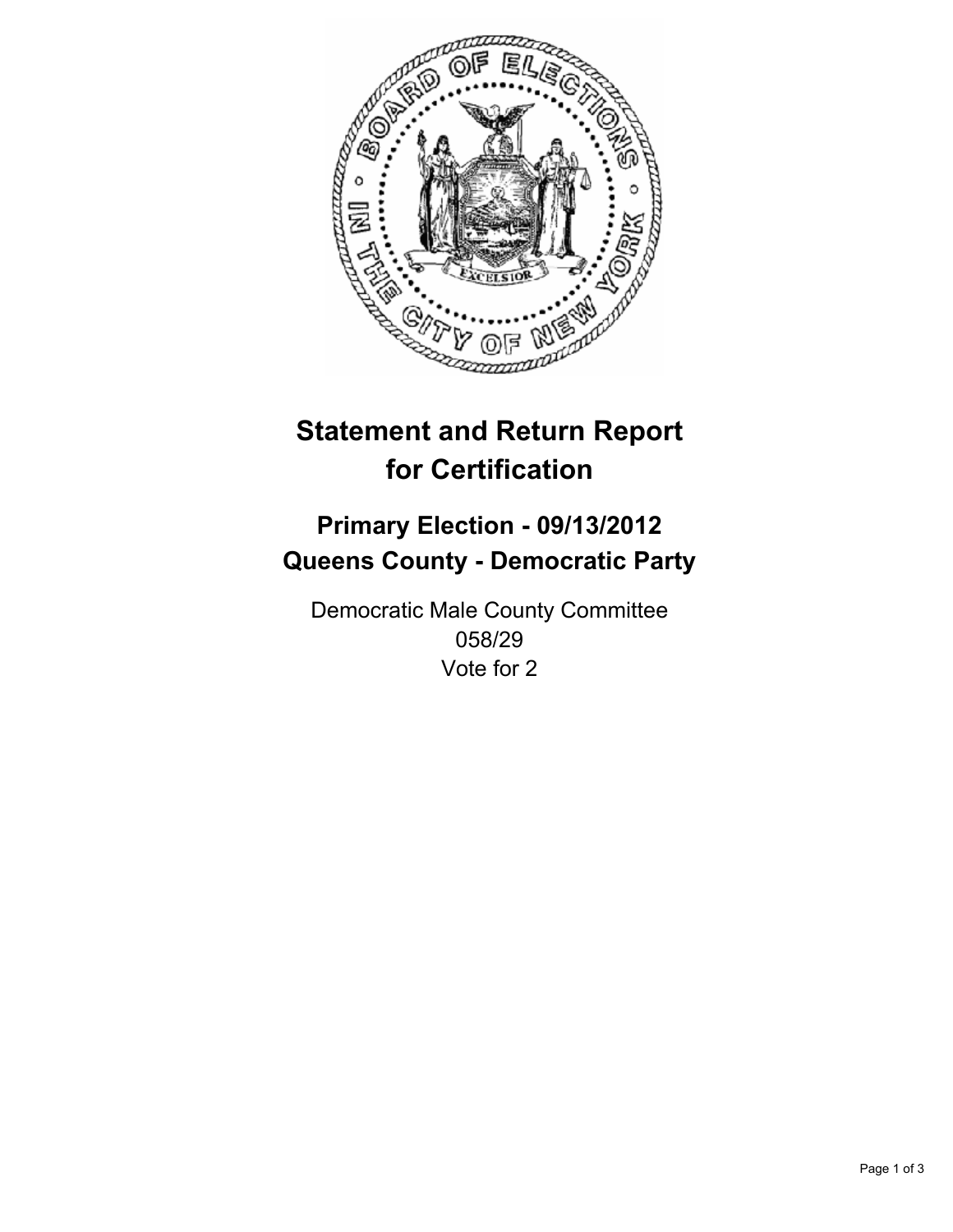

### **Assembly District 29**

| <b>PUBLIC COUNTER</b>                                    | 45 |
|----------------------------------------------------------|----|
| <b>EMERGENCY</b>                                         | 0  |
| ABSENTEE/MILITARY                                        | 0  |
| FEDERAL                                                  | 0  |
| <b>SPECIAL PRESIDENTIAL</b>                              | 0  |
| AFFIDAVIT                                                | 0  |
| <b>Total Ballots</b>                                     | 45 |
| Less - Inapplicable Federal/Special Presidential Ballots | 0  |
| <b>Total Applicable Ballots</b>                          | 45 |
| <b>RONALD SUMMERS</b>                                    | 42 |
| <b>KARL LOUHISDON</b>                                    | 19 |
| <b>MONSELL FORRESTER</b>                                 | 16 |
| <b>Total Votes</b>                                       | 77 |
| Unrecorded                                               | 13 |